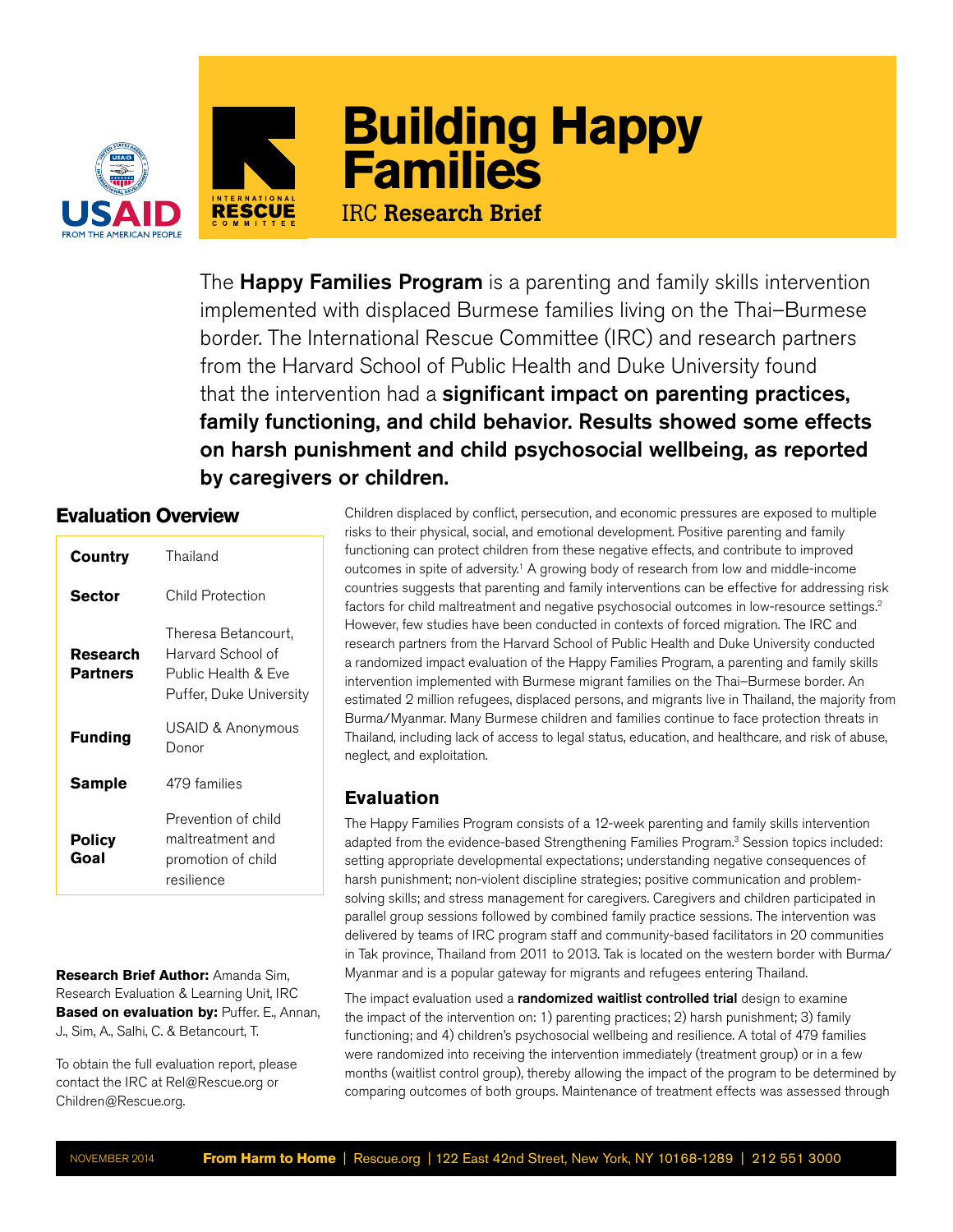a six-month follow up conducted with treatment group participants only. Qualitative interviews were conducted with 25 families to explore changes they experienced through the program.

### **Results**

- **1.** The intervention was feasible and acceptable to program participants. Participant attendance was extremely high over the course of the program in spite of the transient nature of the study population, with an average attendance rate of 87%. Over 60% of families completed all 12 sessions, and only 10% of participants dropped out of the program. Almost all participants reported high satisfaction with the program.
- **2.** The intervention increased positive caregiver–child interaction and parenting practices. Children who participated in the intervention reported a 12% increase in positive interactions with their caregiver such as receiving praise and affection and spending time together, compared to those in the waitlist control group. Caregiver-reported results also showed a small, non-significant improvement in interactions with their children. Both caregivers and children reported a significant increase in parenting consistency such as giving clear instructions and setting consistent rules. Children, but not caregivers, reported a small, non-significant increase in caregivers' use of positive discipline strategies overall, including a 20% increase in receiving rewards for good behavior. In qualitative interviews, caregivers described spending more time with their children on activities such as playing or drawing together. Some caregivers described replacing harsh punishment with positive, non-violent discipline strategies such as giving rewards and praise. A few caregivers also reported having more developmentally appropriate expectations and feeling more love and concern for their children.
- **3.** The intervention decreased harsh parenting practices, including some forms of harsh punishment. Participants in the intervention reported an average decrease of 13% (caregiver report) and 10% (child report) on a range of harsh parenting practices, such as threatening and insulting the child, compared to those in the waitlist control group (Figure 1, Negative Parenting, Caregiver Report). Caregivers reported a 13% decrease in the use of harsh punishment (Figure 1). In particular, caregivers reported a 90% decrease in scaring their child into behaving, an 18% decrease in beating their child, and a 17% decrease in swearing at their child. Children reported a small, non-significant decrease in their caregivers' use of harsh punishment overall, including a 15% reduction in spanking and slapping. Results for the Multiple Indicator Cluster Survey showed no significant change in discipline practices overall, but caregivers did report a 16% decrease in using a hard object to beat their child on this measure. In qualitative interviews, caregivers described stopping or decreasing the use of harsh punishment such as beating, shouting, and swearing at their child. A few respondents explained that they stopped using harsh punishment as a



**Figure 1.** Caregiver report of frequency of negative parenting behaviors in the last 4 weeks at baseline and end-line, by study arm.

Confidence intervals: 95%; \* indicates statistical significance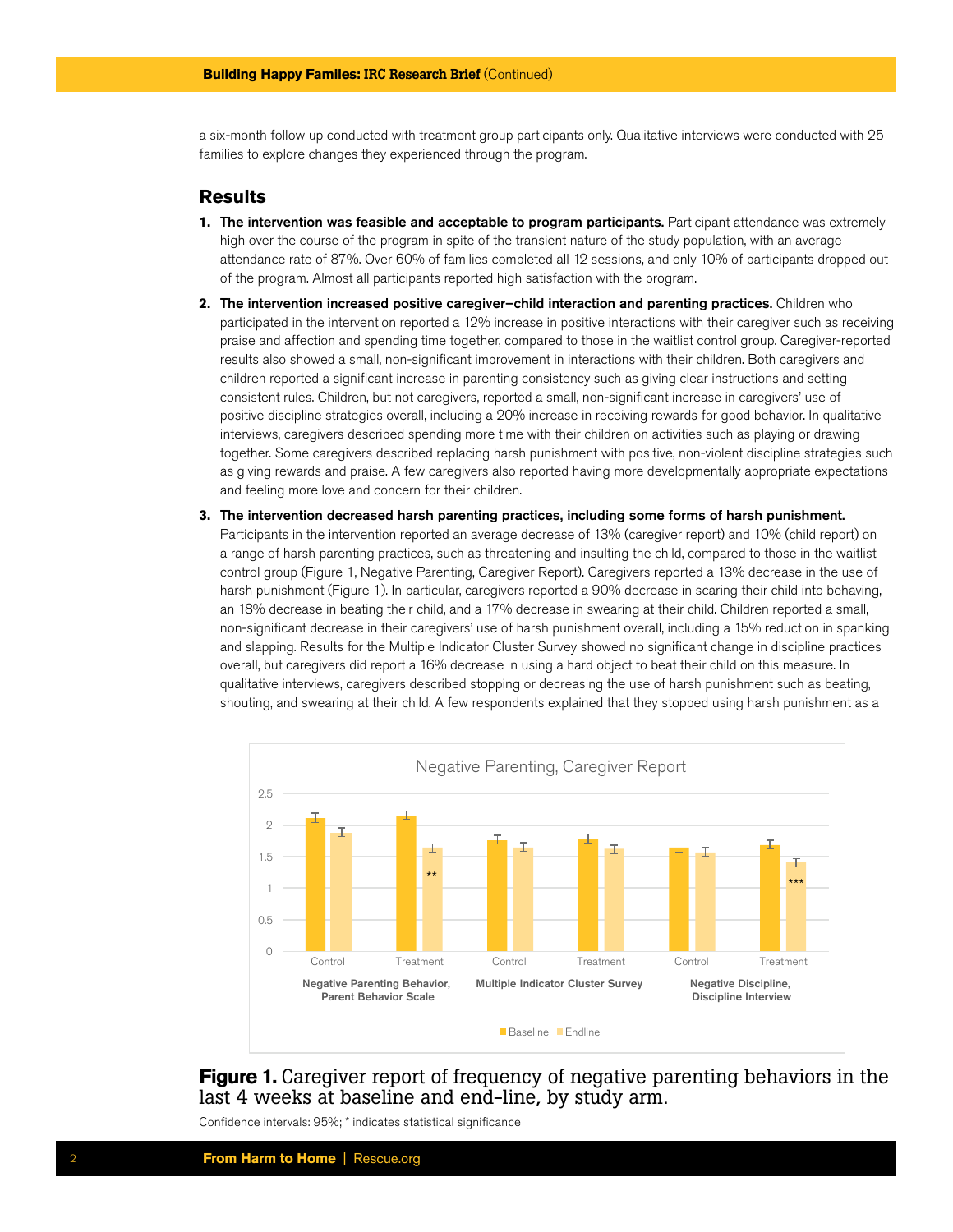result of feeling more empathy for the child and learning about how harsh punishment can negatively affect their child's development.

- **4.** The intervention improved family functioning. Caregivers and children who participated in the intervention reported an increase in family cohesion and family communication, including improved problem solving and spending more time together, compared to those in the waitlist control group. Caregivers and children also reported an average decrease of 13% and 8%, respectively, in negative family interactions such as fighting and shouting. All results were statistically significant with the exception of caregiver-reported family communication. In qualitative interviews, caregivers described spending more time having "family meetings," which was discussed during the program. Respondents described making more decisions and plans with their partners and children, and some described their families as more "peaceful" and "united."
- **5.** The intervention decreased children's behavioral problems, and improved children's attention and resilience according to either caregiver and child report. There was no significant impact on children's emotional problems such as depression. Both caregivers and children who participated in the intervention reported

**After the training, my wife and I fought only** once…I was angry and I picked up a stick and threw at her. But at that time, suddenly I noticed myself that I was throwing things at her. And I noticed suddenly that I was wrong. And then I walked away to calm down…I suddenly remembered about the training, the teachers and the sessions I learned. **JJ** 

—43-YEAR-OLD FATHER

a significant decrease in children's behavioral problems such as aggression, compared to those in the waitlist control group. Caregivers also reported a significant decrease in children's attention-related problems such as lack of concentration, but child-reported results showed no impact on this outcome. Neither caregivers nor children reported significant effects on children's emotional problems such as depression or anxiety. Children, but not caregivers, reported a significant positive impact on indicators of child resilience developed from qualitative research, such as having a positive attitude and goals for the future. In qualitative interviews, caregivers described their children as more polite, obedient, and helpful after participating in the intervention. Some caregivers also observed that their children's social interactions with peers had improved, and that delinquent behaviors such as swearing and stealing had decreased. Some also described a

feedback loop in which more positive caregiver–child interactions resulted in children feeling closer to and less afraid of their caregivers, which in turn resulted in improved child behavior.

**6.** Qualitative findings suggest potential unanticipated improvements in caregiver mental health and relationships with other family and community members. Interviews with caregivers revealed potential unanticipated improvements in their own psychosocial wellbeing, particularly an improved ability to regulate negative emotions or "control the mind" by using relaxation techniques taught during the intervention. Several respondents reported that they (or their male partners) had stopped or reduced alcohol consumption since the intervention. Caregivers described improvements in their relationships with their partners and others in the community, including less conflict and improved communication. Some respondents also observed positive changes in their partners or children who did not attend the program, which they attributed to the knowledge and skills that they shared with their family members. Qualitative findings suggest two potential pathways of change. First, all respondents attributed the changes in themselves, their children, and their family to the knowledge that they had gained from the intervention. Second, some respondents identified their increased ability to "control the mind" as the foundation of subsequent improvements in their interactions with children, partners, and community members. In particular, they attributed the decrease in use of harsh punishment and conflict with their partner and neighbors to better emotion regulation since the intervention.

### **Lessons**

**1.** Parenting and family interventions are feasible and acceptable to a displaced population with contextual and cultural adaptations. Qualitative formative research was essential to adapting the intervention to meet the specific needs of the target population.<sup>4</sup> In addition to ensuring that the delivery of the intervention promoted participant safety and attendance, content adaptations were made to address issues that emerged through the formative research (e.g., parental stress), and to incorporate cultural concepts into discussions of sensitive topics such as physical punishment. Such adaptations are essential for ensuring feasibility and acceptability, but should not compromise the integrity of the evidence-based intervention.5